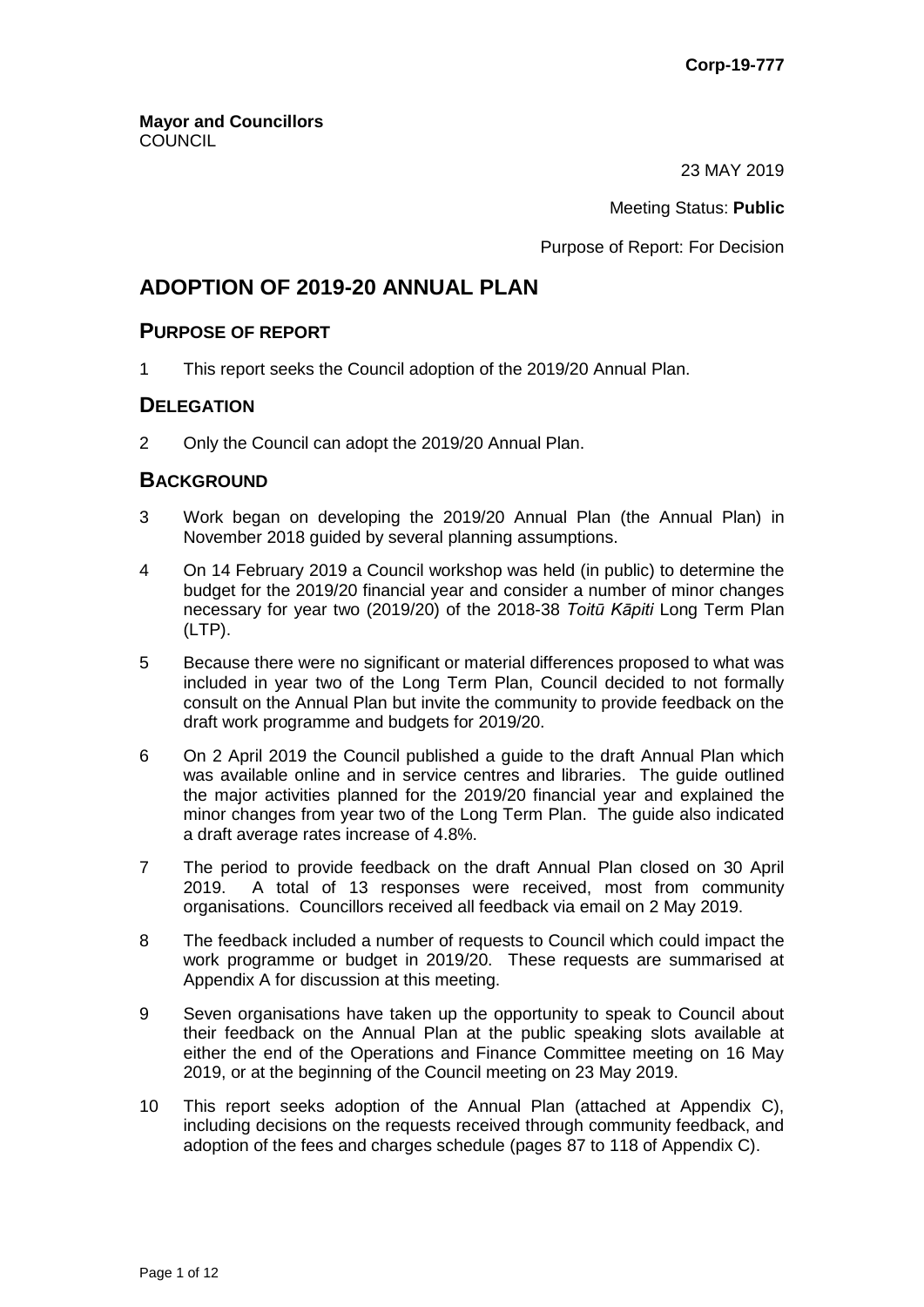## **CONSIDERATIONS**

#### Fees and charges

- 11 Council proposes to generally increase fees in accordance with the Local Government Cost Index (LGCI). There are some exceptions to this, and in addition, a number of fees and charges are proposed to be removed as they are no longer required. The exceptions and the fees to be removed as well as the full fees and charges schedule were detailed in the Report to Council Corp-19-749 on 14 March 2019.
- 12 The final schedule of fees and charges presented for adoption is included as part of the final Annual Plan attached at Appendix C.

#### Capital budgets and carryovers

- 13 Officers seek approval to carry over capital expenditure of \$6.23 million from 2018/19 to 2019/20 and future years as outlined in Appendix B.
- 14 The proposed carryover of \$4.87 million into 2019/20 will increase the proposed capital programme for 2019/20 to \$35.82 million. The Council will continue to monitor the deliverability of the 2019/20 capital programme and is proposing to complete a review of the capital budget during the first quarter of 2019/20 which will be presented to the Operations and Finance Committee for consideration.
- 15 The strategic land and property budget of \$1.9 million includes an additional \$1.0 million requested to fund potential strategic property expenditure for the District which was not included in the draft Annual Plan. This will start to address issues within our community facilities portfolio.
- 16 It is important to note that the proposed 2019/20 capital programme includes a few significant projects which make up just over 30% of the programme and contribute to the programme size but will not require the same level of internal resource as other capital projects (see table below). Excluding these projects, the capital programme is similar to the level of capital work completed in 2018/19 and 2017/18.

| Proposed 2019/20 Capital Programme (including \$4.87m CF)                                        | \$35.8 |
|--------------------------------------------------------------------------------------------------|--------|
| Significant expenditure explained by:                                                            |        |
| Strategic land and property                                                                      | \$1.9  |
| Kapiti College - Performing arts centre                                                          | \$1.6  |
| Water resilience project - Waikanae water treatment plant - Stage 2<br>(\$7.4m) & Otaki (\$0.7m) | \$8.1  |
| Proposed normalised 2019/20 Capital Programme - excluding                                        |        |
| significant projects                                                                             | \$24.2 |
| Forecast capital expenditure for 2018/19                                                         | \$23.5 |
| Actual capital expenditure for 2017/18                                                           | \$23.8 |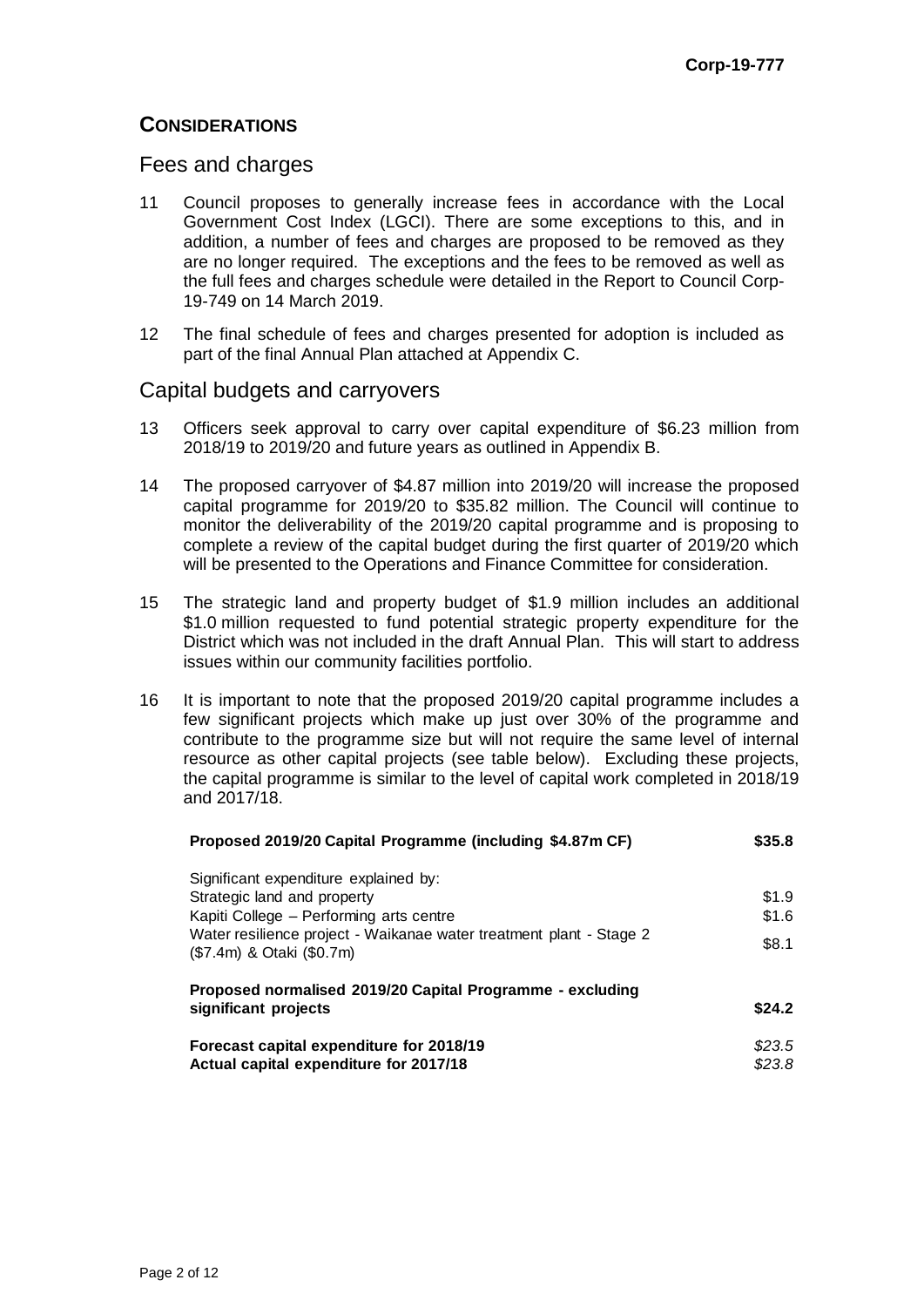## Community feedback

- 17 Feedback on the guide to the draft 2019/20 Annual Plan was received from four individuals and nine organisations.
- 18 Where the feedback included a request that could impact the work programme or budgets in 2019/20 it is summarised in Appendix A for discussion. Each request requires Councillors to agree a course of action and Officers have provided comment on the feedback for Councillors to consider.
- 19 Note that the Annual Plan attached at Appendix C does not include the requests made through the community feedback listed in Appendix A. If Council decides to progress with any of the requests, any relevant changes will be reflected in the final Annual Plan.

#### Policy considerations

20 There are no proposed changes to the Council's existing policies contained in the 2018-38 *Toitū Kāpiti* Long Term Plan.

#### Legal considerations

- 21 By adopting the Annual Plan the Council will fulfil its obligations under the Local Government Act 2002.
- 22 The Annual Plan is required to be published within one month after it is adopted. The final document will be made available on the Council website and in service centres and libraries.

#### Financial considerations

- 23 The overall financial considerations of the Annual Plan have been previously discussed with Council in a public workshop on 14 February 2019 and Council meeting on 14 March 2019.
- 24 The final Annual Plan includes the financial impacts of the proposed carry forwards and an additional \$1.0 million for the strategic property budget detailed in paragraphs 12 to 15 of this Report.
- 25 This average rates increase for the 2019/20 financial year is 4.8%.
- 26 Striking these rates is the subject of a separate report scheduled for the Council meeting on 27 June 2019.

#### Tāngata whenua considerations

27 Te Whakaminega o Kāpiti has been briefed on the development process of the Annual Plan and had the opportunity to participate in the workshop held on 14 February.

#### Strategic considerations

28 The development of the Annual Plan gives effect to the Council's strategic direction and three-year focus outcomes.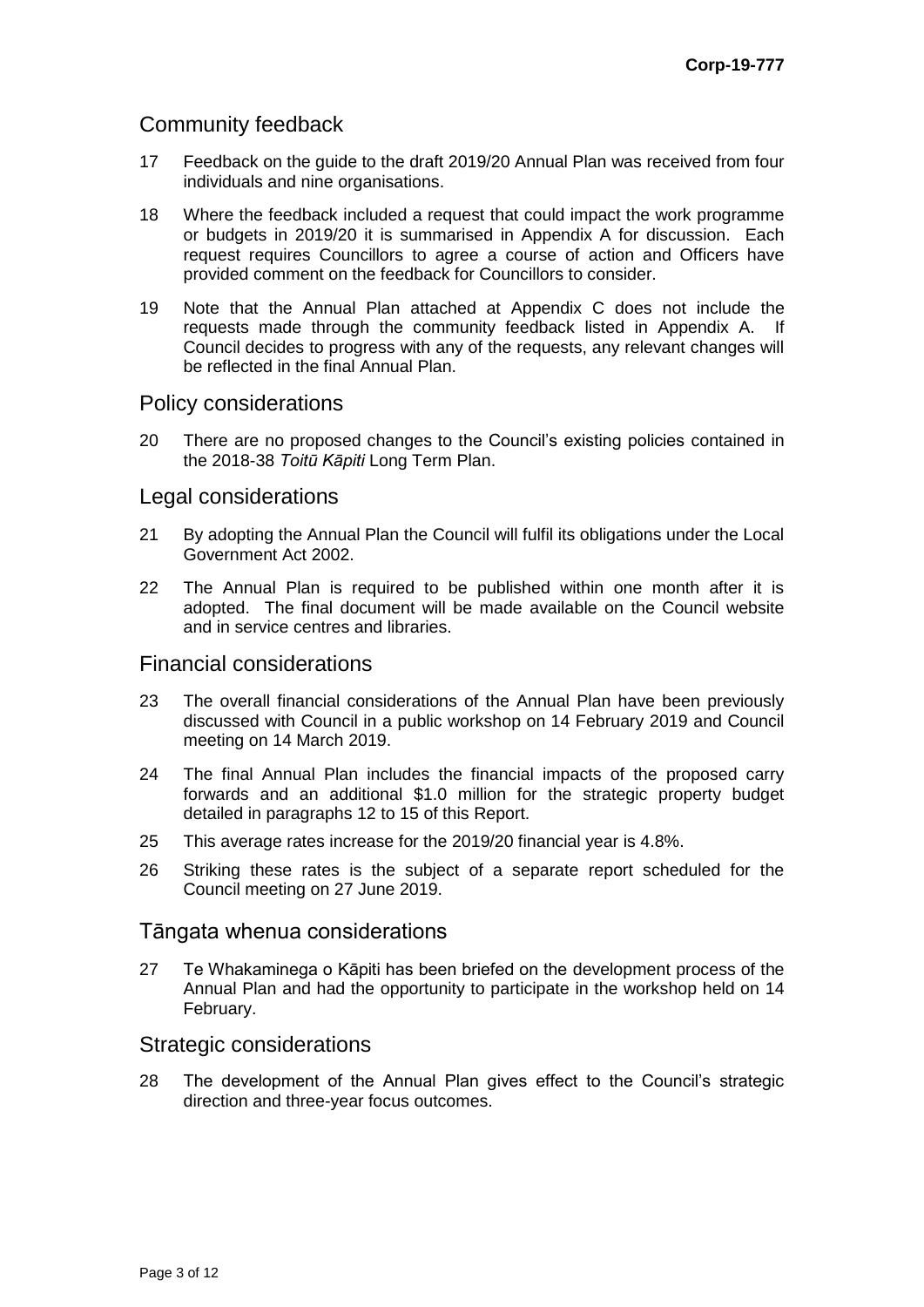## **SIGNIFICANCE AND ENGAGEMENT**

#### Significance policy

29 This matter is not considered significant under Council policy*.*

## Consultation already undertaken

30 Community Boards provided their input to the Annual Plan process at the workshop on 14 February 2019.

## Engagement planning

31 Council notified the community about the draft Annual Plan and received feedback during April. The engagement plan will now include advising the community about Council's decisions and work programme for 2019/20.

## **Publicity**

32 A media advisory will be released following the adoption of the Annual Plan.

## **RECOMMENDATIONS**

It is recommended that the Council:

- 33 NOTES that overall decisions made by the Council on 14 March 2019 are included as part of the 2019/20 Annual Plan, including the proposed average rates increase of 4.8% for the 2019/20 financial year.
- 34 DISCUSS each of the following verbatim requests received by community feedback at Appendix A and makes a decision on whether to include them in the 2019/20 Annual Plan.
	- 34.1 Urgently purchase all land in the Paekākāriki water supply Yes / No catchment (refer AP001)
	- 34.2 Amend the District Plan to protect and enhance Yes / No freshwater ecosystems and iwi values and align with the Greater Wellington Natural Resources Plan in respect to the Wainui Catchment (refer AP001)
	- 34.3 Urgently eliminate historic pathogen pollution from the Yes / No Haumia St stormwater discharge (refer AP001)
	- 34.4 Grant Kapiti Citizens Services Trust \$20,000 to assist with Yes / No funding renovations on Ocean Rd Community Centre (refer AP003)
	- 34.5 Take steps to protect the stand of Kanuka north of Te Ra Yes / No school in the land taken by NZTA for the Western Link Highway (refer AP004)
	- 34.6 Improved horse access to various parts of the district Yes / No(refer AP006)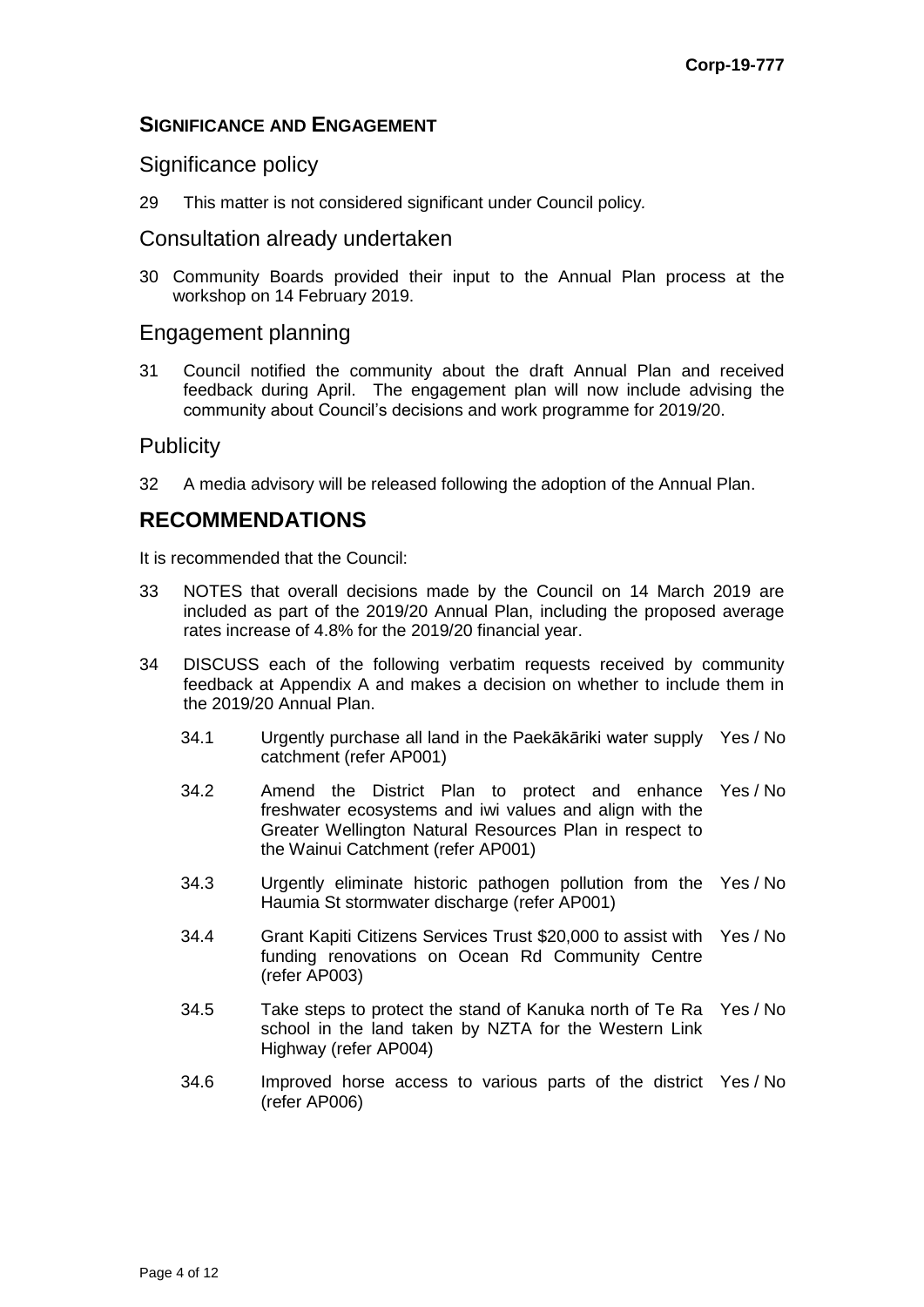- 34.7 Provide a solution for horses to cross Raumati Rd either Yes / No via land acquisition or allowing horses on the expressway bridge (refer AP006)
- 34.8 Install new rural signs for horse safety awareness (refer Yes / No AP006)
- 34.9 Add information to existing signs indicating where horses Yes / No are permitted (refer AP006)
- 34.10 NOTES that work to include a horse safety flyer with dog registration information is already in progress (refer AP006).
- 34.11 With regards to the request to improve horse access to various parts of the District (refer AP006), NOTES that the areas specified are controlled by Greater Wellington Regional Council and Officers have forwarded the feedback onto GWRC for consideration.
- 34.12 With regards to the Wainuiwhenua Working Group, Yes / No include provision for the time and attention of staff and Councillors to support the Group's community-led planning (refer AP007)
- 34.13 Include additional budget for Cycleway, Walkway and Yes / No Bridleway network maintenance (refer AP008)
- 34.14 Create a grassed trackside berm suitable for unshod Yes / No ("barefoot") horses.
- 34.15 Install safe tethering (bike racks, horse hitching rails) at Yes / No key locations (refer AP008)
- 34.16 Provide e-bike charging points at key locations (refer Yes / No AP008)
- 34.17 Improve Waikanae River track counters to count walkers, Yes / No cyclists and horses. (refer AP008)
- 34.18 Paint signs onto sealed shared paths (refer AP008) Yes / No
- 34.19 Allocate some funds from the i-SITE closure towards Yes / No providing a temporary i-SITE in a suitable location (refer AP010)
- 34.20 NOTES that following recently identified issues across our property portfolio, Council is currently investigating where improvements are needed (refer AP010).
- 34.21 Bring forward the Maclean Park amenities block upgrade Yes / No to 2019/20 (refer AP010)
- 34.22 Fund rates for Te Horo Hall and reimburse the society for Yes / No previous years' rates (refer AP011) – totalling \$2,600
- 34.23 Support work on Te Horo Hall tennis courts and Yes / Noearthquake strengthening (refer AP011)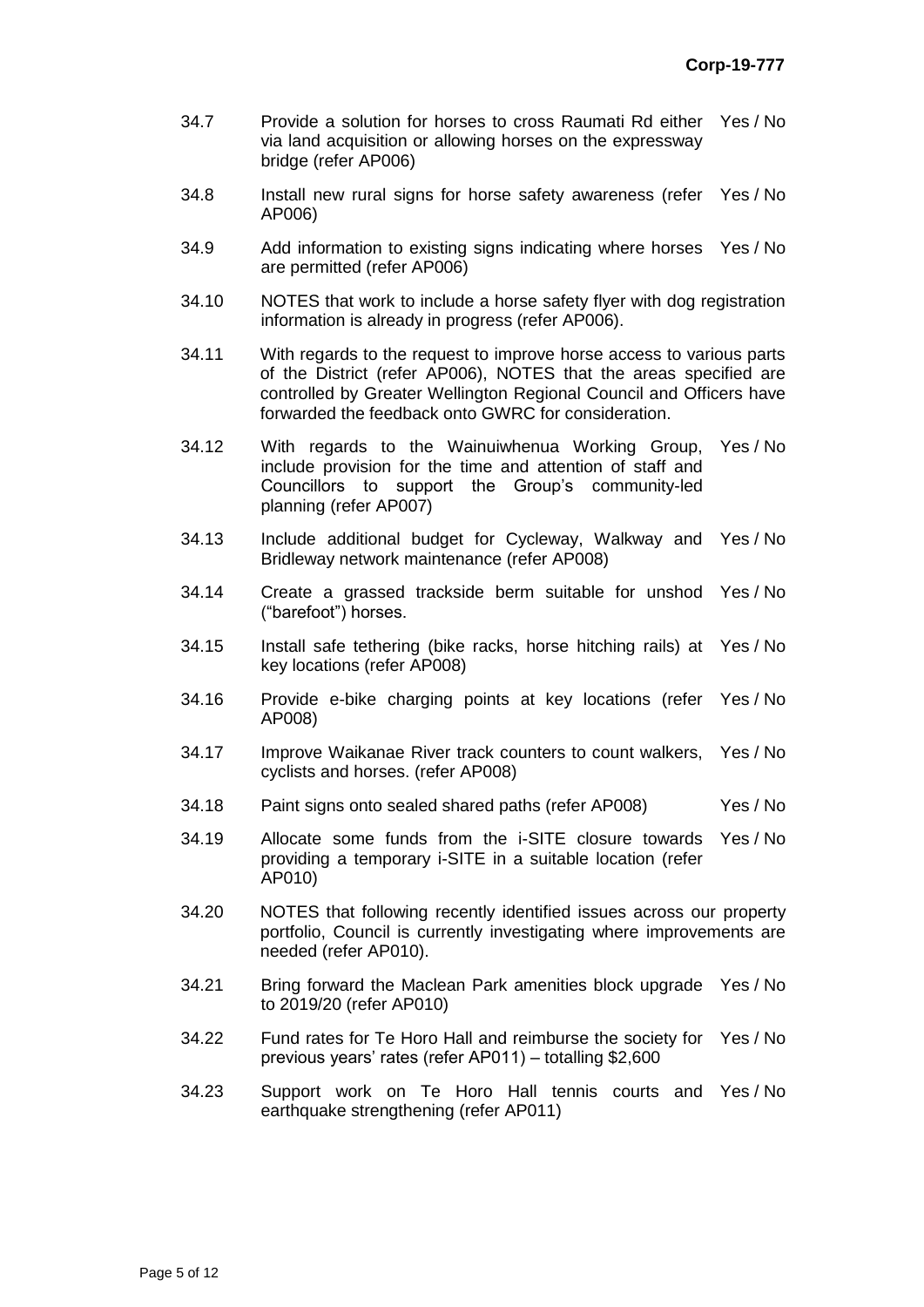- 34.24 Approve a \$5,000 grant to help pay for hall hire, advertising, stationery, tea, coffee and a logo for the Kapiti Health Advisory Group (refer AP012) Yes / No OR
- 34.25 Approve a \$2,000 grant to the Kapiti Health Advisory Yes / No Group for marketing and advocacy work from existing budget, and continue supporting the Group with secretariat duties (refer AP012)
- 34.26 Reduce or waive Council fees and levies where Yes / No appropriate when a residential development includes provision for affordable or social housing (refer AP013)
- 34.27 Lease Council's social housing and land to local Yes / No community housing providers such as the Housing Trust, Dwell Housing Trust, and iwi providers to manage and develop (refer AP013)
- 34.28 NOTES that Council will discuss options for disposal of property in Paekākāriki with the Paekākāriki Housing Trust.
- 35 ADOPTS for inclusion in the 2019/20 Annual Plan the changes to the capital programme outlined in paragraphs 12 to 15 of this Report (Corp-19-777).
- 36 ADOPTS the 2019/20 Annual Plan as attached at Appendix C of this Report (Corp-19-777).
- 37 AGREES to delegate to the Mayor, Deputy Mayor and the Chief Executive the authority to make minor editorial changes to the material contained in the 2019/20 Annual Plan attached to this report prior to its publication.
- 38 NOTES that the decision to strike the rates for 2019/20 is scheduled for the Council meeting on 27 June 2019.
- 39 NOTES that the final 2019/20 Annual Plan will be published within one month after adoption. It will be available on the Council website and in service centres and libraries.
- **Report prepared by Approved for submission Approved for submission**

**Acting Manager Corporate Planning and Reporting**

**Chris Pearce Sean Mallon Ewen Church Deputy Chief Executive Group Manager Infrastructure Services**

**Acting Group Manager Corporate Services**

#### **ATTACHMENTS**

| Appendix A | Requests received through community feedback      |
|------------|---------------------------------------------------|
| Appendix B | 2018/19 indicative capital expenditure carryovers |
| Appendix C | 2019/20 Annual Plan                               |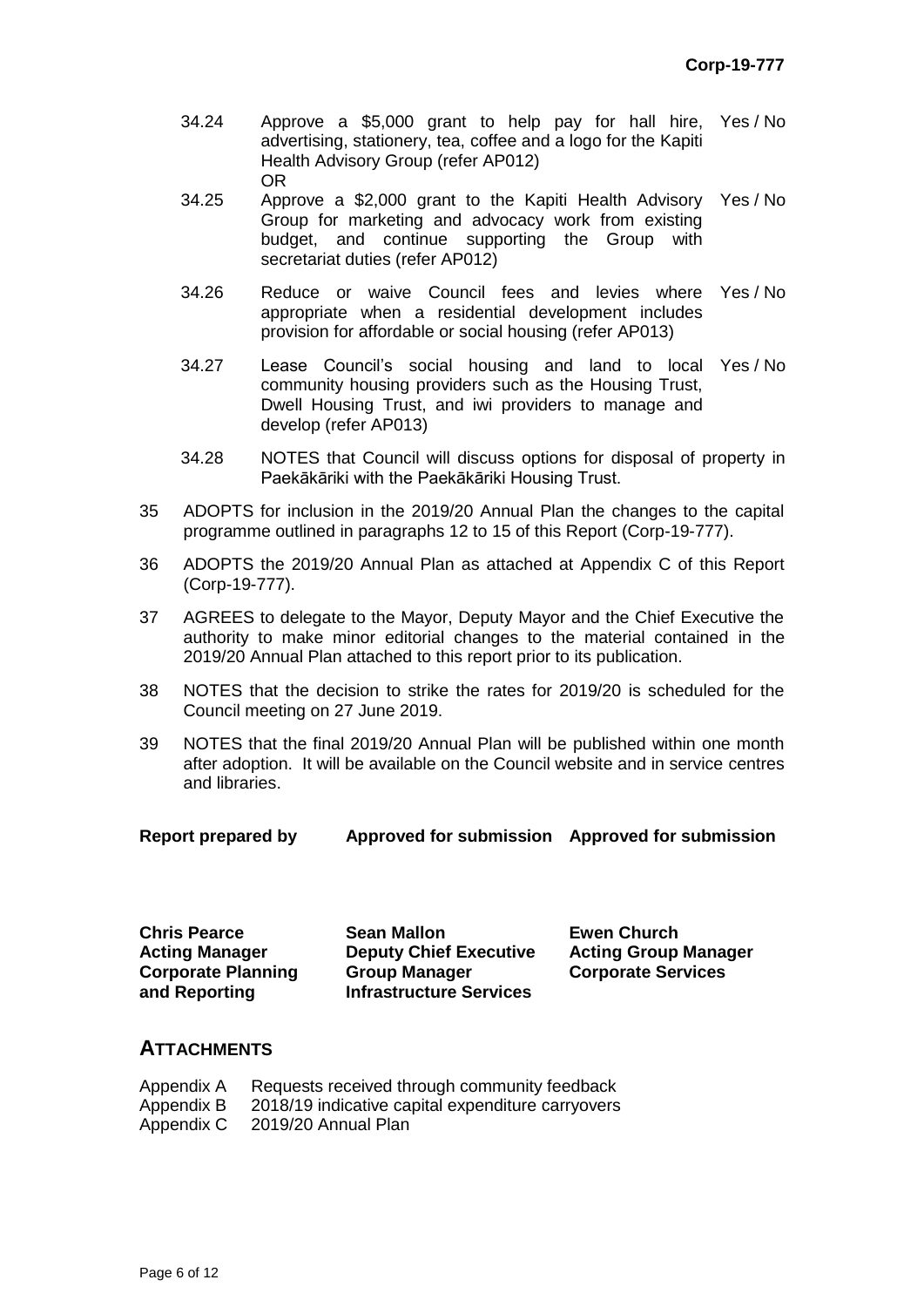# **APPENDIX A – REQUESTS RECEIVED THROUGH COMMUNITY FEEDBACK**

| <b>Request</b>                                                                                                                                                                                                         | <b>Opex</b><br>impact       | <b>Capex</b><br>impact | <b>Officer comment</b>                                                                                                                                                                                                                              |
|------------------------------------------------------------------------------------------------------------------------------------------------------------------------------------------------------------------------|-----------------------------|------------------------|-----------------------------------------------------------------------------------------------------------------------------------------------------------------------------------------------------------------------------------------------------|
| AP001 Individual feedback (name withheld)                                                                                                                                                                              |                             |                        |                                                                                                                                                                                                                                                     |
| 1. Urgently purchase all of the private land in the Paekakariki<br>water supply catchment                                                                                                                              | N/A                         | N/A                    | 1. Our water treatment plants are designed to manage the current risks<br>associated with forestry and private septic tanks being present in the<br>catchment.                                                                                      |
| 2. Amend the District Plan to protect and enhance<br>freshwater ecosystems and iwi values and align with the<br>new Greater Wellington Natural Resources Plan in<br>respect of all activities in the Wainui Catchment. |                             |                        | 2. It may be more appropriate to wait until decisions have been released (July<br>2019) before deciding what priority should be given to any District Plan<br>changes to give effect to the PNRP.                                                   |
| 3. Urgently eliminate historic pathogen pollution from the<br>Haumia St stormwater discharge.                                                                                                                          |                             |                        | 3. Council's consent to discharge stormwater was granted by GWRC on 11 May<br>2018. Our monitoring confirms that contaminants remain below the limits<br>allowed in the consent.                                                                    |
| <b>AP003 Kapiti Citizens Services Trust</b>                                                                                                                                                                            |                             |                        |                                                                                                                                                                                                                                                     |
| Request a grant of \$20k to assist with funding renovations on<br>Ocean Rd Community Centre, subject to further funding from<br>Lotteries Commission.                                                                  | \$20,000<br>(Rates<br>0.03% | N/A                    | Given the concerns with Council's own property portfolio, this request would be<br>best weighed up against funding requirements for other halls over next 12 months.<br>The Trust has already been paid \$32k towards the renovations.              |
| <b>AP004 Raumati South Residents Association</b>                                                                                                                                                                       |                             |                        |                                                                                                                                                                                                                                                     |
| Requests Council take steps to protect the stand of Kanuka<br>north of Te Ra school in the land taken by NZTA for the<br>Western Link Highway.                                                                         | N/A                         | N/A                    | The native vegetation is currently protected in the District Plan as Ecological Site<br>K131, Raumati South Peatlands. This means resource consent would be required<br>for any activity that had potential adverse effects on the ecological site. |
| AP006 Kapiti Equestrian Advocacy Group                                                                                                                                                                                 |                             |                        |                                                                                                                                                                                                                                                     |
| 1. Allow horses to cross Raumati Rd via a bridle path with<br>land acquisition or by allowing horses to use the<br>expressway bridge.                                                                                  | N/A                         | N/A                    | 1. The current diversion along Raumati - Matai Rd to Fincham Rd is considered<br>the safest access. It is unsafe for horses to use the bridge.                                                                                                      |
| Install new rural signs for horse safety awareness<br>2.                                                                                                                                                               |                             |                        | New signs would require additional budget if Council decided to approve this<br>2.<br>(approx. \$2k per sign)                                                                                                                                       |
| Add information to existing signs indicating where horses<br>3.<br>are permitted.                                                                                                                                      |                             |                        | 3. This can be done within the existing maintenance budget.                                                                                                                                                                                         |
| 4. Include a horse safety flyer with dog registration<br>information.                                                                                                                                                  |                             |                        | 4. We have developed a brochure which includes information for dog owners to<br>put their dog on lead and go wide and slow when horses approach. It will be<br>sent out with dog registration invoices in June by post and email.                   |
| 5. Improve horse access to various parts of the District (pts<br>5-8 in submission)                                                                                                                                    |                             |                        | The listed areas require action from GWRC. We have passed this feedback<br>onto them for consideration in their annual planning process.                                                                                                            |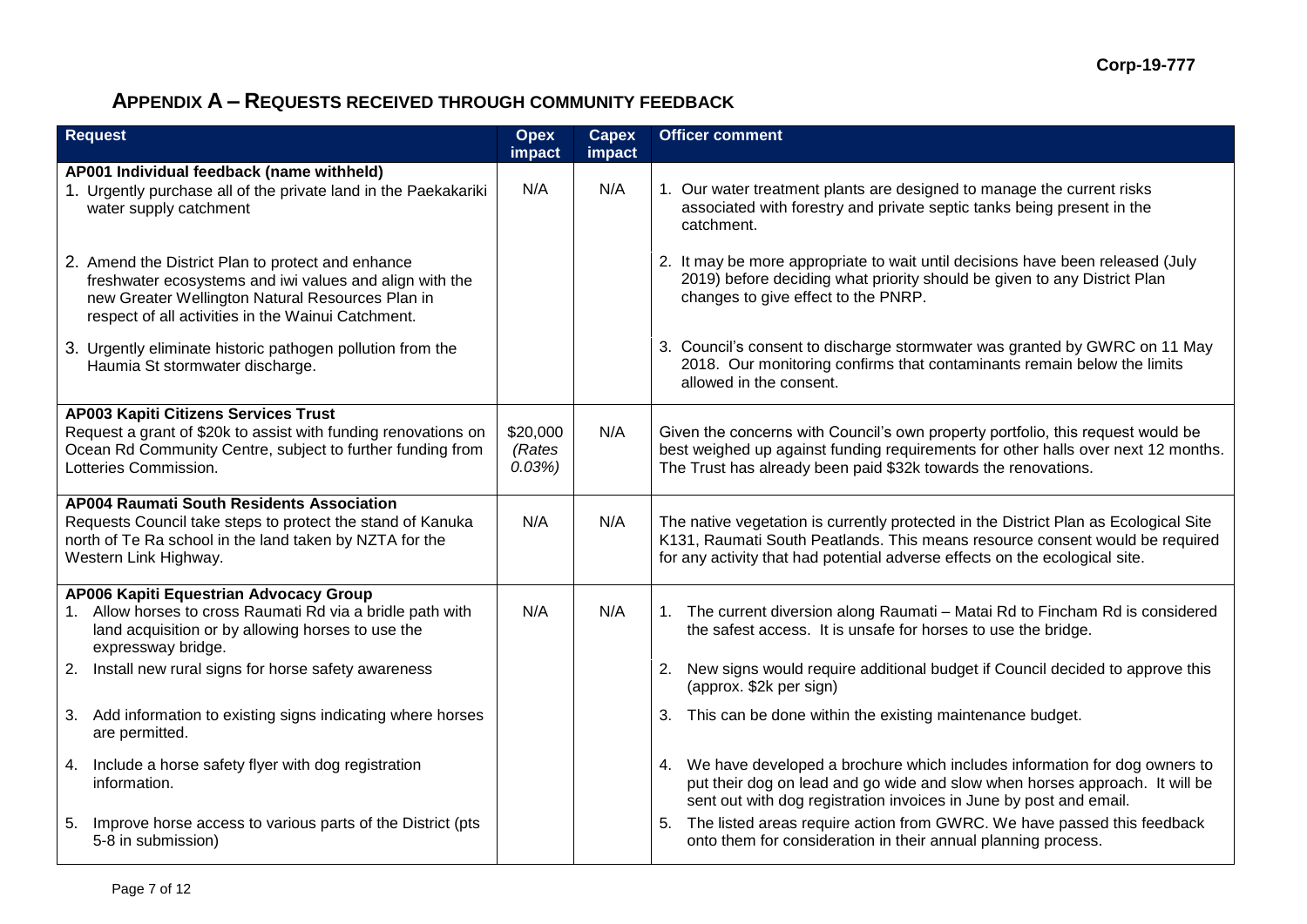|                                                                                                                                                                                                                                                                                                              | <b>Request</b>                                                                                                                                           | <b>Opex</b><br>impact | <b>Capex</b><br>impact | <b>Officer comment</b>                                                                                                                                                                                                                                                                                                                                                                                                                                                                                                                                                                                                                                                                                                                                       |  |  |  |
|--------------------------------------------------------------------------------------------------------------------------------------------------------------------------------------------------------------------------------------------------------------------------------------------------------------|----------------------------------------------------------------------------------------------------------------------------------------------------------|-----------------------|------------------------|--------------------------------------------------------------------------------------------------------------------------------------------------------------------------------------------------------------------------------------------------------------------------------------------------------------------------------------------------------------------------------------------------------------------------------------------------------------------------------------------------------------------------------------------------------------------------------------------------------------------------------------------------------------------------------------------------------------------------------------------------------------|--|--|--|
| AP007 Wainuiwhenua Working Group<br>Include provision for the time and attention of key staff and<br>councillors. This will allow them to make informed decisions<br>on the opportunities and costs involved and whether to take a<br>lead agency role in seeking to retain these lands for public<br>works. |                                                                                                                                                          | N/A                   | N/A                    | Officers acknowledge that the work in stage one will help inform Council's decision<br>about what role it may take beyond this. Timing of this work and the NZTA<br>disposal process is expected to be well suited for decisions about future Council<br>role and requested funding to be made in the 2020/21 Annual Plan process.<br>Staff will be able to provide limited coordination support and planning advice to the<br>Group (approximately 0.1FTE on average) throughout the 2019/20 year.<br>Regarding possible District Plan changes, when it is clearer what might be<br>required here, this can be considered alongside other priorities for District Plan<br>changes. The current focus is on resolving appeals to the Proposed District Plan. |  |  |  |
|                                                                                                                                                                                                                                                                                                              | <b>AP008 CWB Advisory Group</b>                                                                                                                          |                       |                        |                                                                                                                                                                                                                                                                                                                                                                                                                                                                                                                                                                                                                                                                                                                                                              |  |  |  |
|                                                                                                                                                                                                                                                                                                              | 1. Include sufficient budget for network maintenance to<br>allow safe passage for horses.                                                                | <b>TBD</b>            | N/A                    | 1. The plantings alongside paths are maintained as part of existing budget.                                                                                                                                                                                                                                                                                                                                                                                                                                                                                                                                                                                                                                                                                  |  |  |  |
|                                                                                                                                                                                                                                                                                                              |                                                                                                                                                          |                       |                        | 2. Additional budget would be required for a grassed trackside berm to cover                                                                                                                                                                                                                                                                                                                                                                                                                                                                                                                                                                                                                                                                                 |  |  |  |
|                                                                                                                                                                                                                                                                                                              | 2. Create a grassed trackside berm suitable for unshod<br>("barefoot") horses.                                                                           |                       |                        | setup cost and on-going maintenance.                                                                                                                                                                                                                                                                                                                                                                                                                                                                                                                                                                                                                                                                                                                         |  |  |  |
|                                                                                                                                                                                                                                                                                                              | 3. Safe tethering at key locations (bike racks, horse hitching<br>rails)                                                                                 | N/A                   | N/A                    | 3. Some work could be done within existing budgets, priorities to be agreed with<br>the group.                                                                                                                                                                                                                                                                                                                                                                                                                                                                                                                                                                                                                                                               |  |  |  |
|                                                                                                                                                                                                                                                                                                              | 4. Provide e-bike charging points at key locations                                                                                                       | N/A                   | <b>TBD</b>             | 4. This would require additional budget.                                                                                                                                                                                                                                                                                                                                                                                                                                                                                                                                                                                                                                                                                                                     |  |  |  |
|                                                                                                                                                                                                                                                                                                              | 5. Improve Waikanae River track counters to count walkers,<br>cyclists and horses.                                                                       | N/A                   | \$10K                  | 5. This would require additional budget. (approx. \$10k)                                                                                                                                                                                                                                                                                                                                                                                                                                                                                                                                                                                                                                                                                                     |  |  |  |
|                                                                                                                                                                                                                                                                                                              | 6. Paint signs onto sealed shared paths.                                                                                                                 | N/A                   | N/A                    | 6. This is not currently considered a priority and is not budgeted for.                                                                                                                                                                                                                                                                                                                                                                                                                                                                                                                                                                                                                                                                                      |  |  |  |
|                                                                                                                                                                                                                                                                                                              | 7. Horse crossing for Raumati Rd.                                                                                                                        | N/A                   | N/A                    | 7. Refer to comment on AP006 item 1: It is unsafe for horses to use the bridge;<br>the current diversion is considered the safest access.                                                                                                                                                                                                                                                                                                                                                                                                                                                                                                                                                                                                                    |  |  |  |
| $1_{\cdot}$                                                                                                                                                                                                                                                                                                  | AP010 Individual feedback (name withheld)<br>Allocate some funds from the i-SITE closure towards<br>providing a temporary i-SITE in a suitable location. | N/A                   | N/A                    | 1. i-SITEs are reducing in number across the country in favour of providing similar<br>services online. Some critical services are now available (at increased hours)<br>from Coastlands customer services counter. We are also increasing 'self-help'<br>visitor information at various locations across the District.                                                                                                                                                                                                                                                                                                                                                                                                                                      |  |  |  |
| 2.                                                                                                                                                                                                                                                                                                           | Undertake an independent review of the Council's asset<br>management practices                                                                           |                       |                        | 2. This is noted. Following recently identified issues across our property portfolio,<br>Council is currently investigating where improvements are needed.                                                                                                                                                                                                                                                                                                                                                                                                                                                                                                                                                                                                   |  |  |  |
| 3.                                                                                                                                                                                                                                                                                                           | Bring forward the Maclean Park amenities block upgrade<br>to 2019/20.                                                                                    |                       |                        | 3. A minor refurbishment on the amenities block is scheduled to begin in June.<br>Staff could investigate further solution options in 2019/20 for Council to<br>consider including in subsequent years. Options could include installing an<br>additional relocatable amenities building, or moving forward the planned budget                                                                                                                                                                                                                                                                                                                                                                                                                               |  |  |  |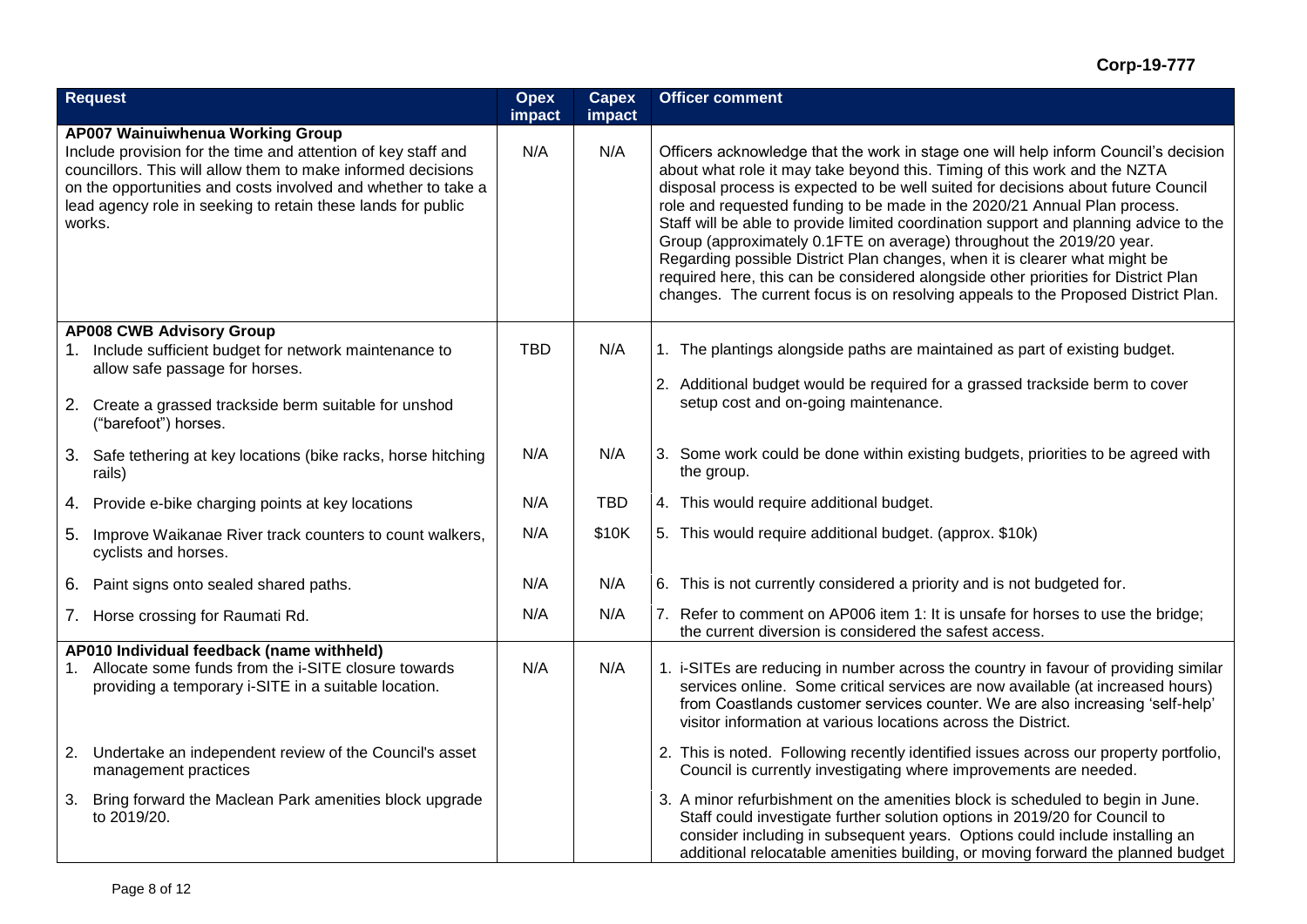## **Corp-19-777**

| <b>Request</b>                                                                                                                                                                                                                                                                                                                                                                                                                                                                                                                                                                                                                                                                                                                                                                                                                                                                                                                                                                                                                                                                                                                                                                  |                                                          | <b>Capex</b><br>impact | <b>Officer comment</b>                                                                                                                                                                                                                                                                                                                                                                                                                                                                                                                                                                                                                                                                                                                                                                                                           |  |  |  |
|---------------------------------------------------------------------------------------------------------------------------------------------------------------------------------------------------------------------------------------------------------------------------------------------------------------------------------------------------------------------------------------------------------------------------------------------------------------------------------------------------------------------------------------------------------------------------------------------------------------------------------------------------------------------------------------------------------------------------------------------------------------------------------------------------------------------------------------------------------------------------------------------------------------------------------------------------------------------------------------------------------------------------------------------------------------------------------------------------------------------------------------------------------------------------------|----------------------------------------------------------|------------------------|----------------------------------------------------------------------------------------------------------------------------------------------------------------------------------------------------------------------------------------------------------------------------------------------------------------------------------------------------------------------------------------------------------------------------------------------------------------------------------------------------------------------------------------------------------------------------------------------------------------------------------------------------------------------------------------------------------------------------------------------------------------------------------------------------------------------------------|--|--|--|
|                                                                                                                                                                                                                                                                                                                                                                                                                                                                                                                                                                                                                                                                                                                                                                                                                                                                                                                                                                                                                                                                                                                                                                                 |                                                          |                        | for the major upgrade.                                                                                                                                                                                                                                                                                                                                                                                                                                                                                                                                                                                                                                                                                                                                                                                                           |  |  |  |
| <b>AP011 Te Horo Hall Society</b><br>Request that Council waive rates for Te Horo Hall and<br>reimburse the society for previous years' rates.<br>2.<br>Support work on Te Horo Hall tennis courts and<br>earthquake strengthening.                                                                                                                                                                                                                                                                                                                                                                                                                                                                                                                                                                                                                                                                                                                                                                                                                                                                                                                                             | \$2,600<br>(rates<br>less<br>than<br>0.01%<br><b>TBD</b> | N/A<br><b>TBD</b>      | The Hall's rates were previously paid by Council until two years ago. The annual<br>rates bill will be between \$500-\$600.                                                                                                                                                                                                                                                                                                                                                                                                                                                                                                                                                                                                                                                                                                      |  |  |  |
| AP012 Kāpiti Health Advisory Group<br>\$5,000 grant to help pay for Hall Hire, Advertising, Stationery,<br>Tea, Coffee and a Logo for the Kapiti Health Advisory Group.                                                                                                                                                                                                                                                                                                                                                                                                                                                                                                                                                                                                                                                                                                                                                                                                                                                                                                                                                                                                         | \$5,000<br>(rates<br>0.01%                               | N/A                    | Council can continue to support the group through providing secretary duties (at<br>its current level) and contribute a one off amount of \$2,000 towards its<br>marketing/advocacy campaign.<br>The funding and support would continue to come from the community support<br>activity.                                                                                                                                                                                                                                                                                                                                                                                                                                                                                                                                          |  |  |  |
| AP013 Paekākāriki Housing Trust<br>Enable affordable housing by reducing or waiving Council<br>fees and levies where appropriate when a residential<br>development includes provision for affordable or social<br>housing.<br>2. Lease Council's social housing and land to local<br>community housing providers such as the Housing Trust,<br>Dwell Housing Trust, and iwi providers to manage and<br>develop, or at least include in the annual plan provision<br>for local management of Council-held housing in<br>Paekākāriki, by the community Board or Housing Trust.<br>Include the Housing Trust and other housing providers in<br>3.<br>the district in the development of Council's understanding<br>of what your role could be to influence housing issues.<br>Ensure adequate funds are set aside to maintain Council-<br>4.<br>owned properties in Paekākāriki remain up to a healthy<br>and liveable standard.<br>5.<br>With regards to 4 Te Miti St, Paekākāriki, consider asking<br>a community housing provider to manage the property, or<br>selling it a nominal cost to the Housing Trust or reinvest<br>profit into expanding housing on Wellington Road. | N/A                                                      | N/A                    | Council has engaged The Property Group Limited (TPG) to investigate the options<br>Council has to influence housing issues in the District. This will include:<br>Confirmation of the District's housing continuum opportunities and<br>$\bullet$<br>constraints<br>Proposed actions to enable the opportunities and mitigate the constraints<br>$\bullet$<br>Measurable outcomes to support Council and stakeholders reach consensus<br>$\bullet$<br>on supporting areas of housing in need in the District<br>The findings of this work will inform the next steps for Council to consider<br>$\bullet$<br>establishing a housing programme.<br>The Trust will be approached by TPG as part of its stakeholder engagement.<br>Council will discuss with the options for disposal of property in Paekākāriki with<br>the Trust. |  |  |  |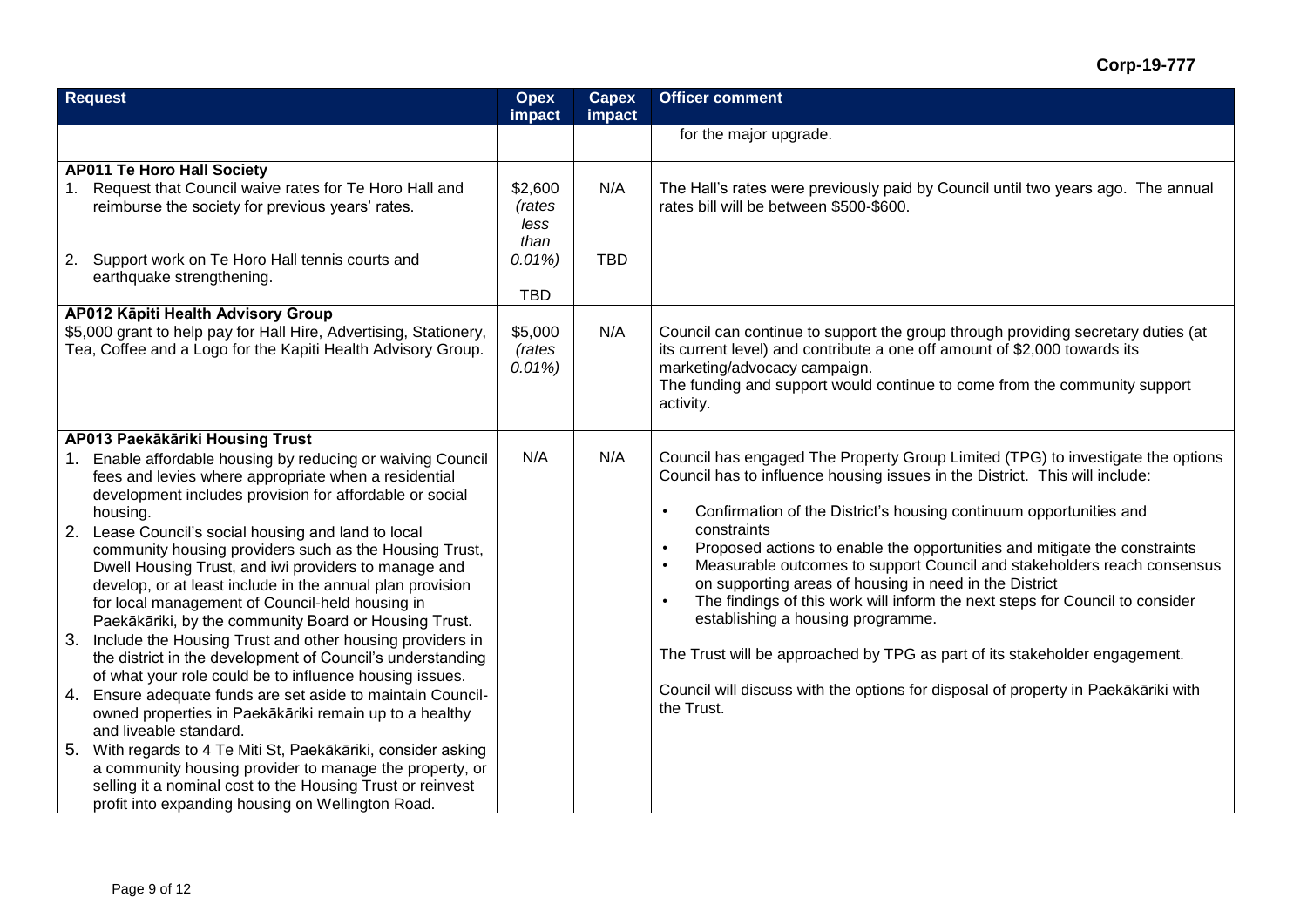# **APPENDIX B – 2018/19 INDICATIVE CAPITAL EXPENDITURE CARRYOVERS**

| Project                                                         | <b>Full Year</b><br><b>Forecast</b> | 2018/19<br><b>Total</b><br><b>Budget</b> | <b>Variance</b> | <b>Carryover to</b><br>2019/20 | <b>Carryover</b><br>to future<br>years | <b>Explanation</b>                                                                                                                                                                                                                                                                                                                                                                     |
|-----------------------------------------------------------------|-------------------------------------|------------------------------------------|-----------------|--------------------------------|----------------------------------------|----------------------------------------------------------------------------------------------------------------------------------------------------------------------------------------------------------------------------------------------------------------------------------------------------------------------------------------------------------------------------------------|
| <b>Public Art Acquisition</b>                                   | \$33,402                            | \$140,540                                | \$107,138       | \$107,138                      |                                        | Commencement on design work on the art installation in Maclean<br>Park has been delayed due to issues with undertaking the<br>relevant consultation with local Iwi                                                                                                                                                                                                                     |
| Kapiti College<br>Performing Arts Centre                        |                                     | \$1,600,000                              | \$1,600,000     | \$1,600,000                    |                                        | Capital contribution payment to Kapiti Performing Arts Centre is<br>due on completion. Funding is not required until January 2020.                                                                                                                                                                                                                                                     |
| Fixture & Fittings -<br>Access control system<br>(Districtwide) | \$6,500                             | \$107,802                                | \$101,302       | \$101,302                      |                                        | Project has been delayed because staff resources had been<br>redirected to other urgent capital projects.                                                                                                                                                                                                                                                                              |
| Paraparaumu Memorial<br>Hall                                    | \$77,729                            | \$260,352                                | \$182,623       | \$182,623                      |                                        | Professional fees and consent is expected to be completed before<br>30 June 2019, but the rest of the project has been delayed as<br>other staff resources has been redirected to other urgent capital<br>projects.                                                                                                                                                                    |
| <b>EQP Building Remedial</b><br><b>Work</b>                     | \$286,788                           | \$409,366                                | \$122,578       | \$122,578                      |                                        | EQP component of Paraparaumu Memorial Hall delayed due to<br>staff resources being redirected to other urgent capital projects.                                                                                                                                                                                                                                                        |
| Paraparaumu<br>Escarpment                                       | \$2,871                             | \$203,400                                | \$200,529       | \$200,529                      |                                        | KiwiRail have indicated they are not in a position to commence<br>work this financial year.                                                                                                                                                                                                                                                                                            |
| Otaki Beach<br>Development                                      |                                     | \$51,765                                 | \$51,765        | \$51,765                       |                                        | More time required to complete road stopping process associated<br>with the project.                                                                                                                                                                                                                                                                                                   |
| <b>SH1 Revocation Funding</b>                                   | \$362,795                           | \$1,779,329                              | \$1,416,534     | \$298,000                      | \$750,000                              | SH1 revocation Category 1 work is 100% funded & delivered by<br>NZTA, Category 2 is 50/50 split between Council and NZTA, and<br>Category 3 is 100% Council funded. NZTA have incurred delays<br>delivering Category 1 revocation work and has therefore,<br>impacted when Council can start Category 2 and 3. Note that the<br>balance of this budget is being spent in Town Centres. |
| Ratanui Roundabout                                              |                                     |                                          |                 | \$750,000                      | (\$750,000)                            | Ratanui Roundabout (\$602k funded from SH1 revocation and<br>\$148k from additional NZTA funding received in 2018/19)                                                                                                                                                                                                                                                                  |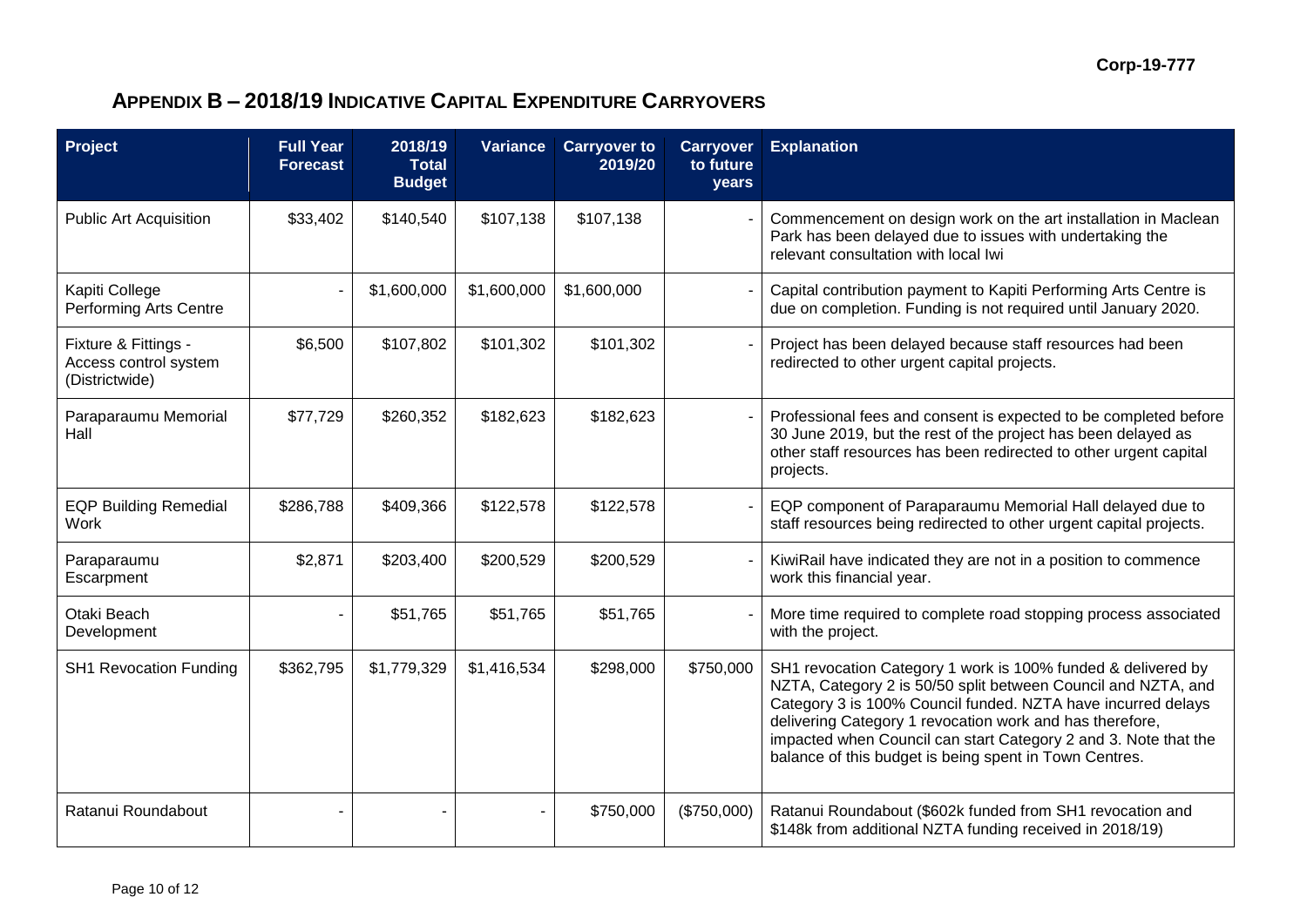## **Corp-19-777**

| Project                                               | <b>Full Year</b><br><b>Forecast</b> | 2018/19<br><b>Total</b><br><b>Budget</b> | Variance  | <b>Carryover to</b><br>2019/20 | <b>Carryover</b><br>to future<br>years | <b>Explanation</b>                                                                                                                                                                                                                                                                                      |
|-------------------------------------------------------|-------------------------------------|------------------------------------------|-----------|--------------------------------|----------------------------------------|---------------------------------------------------------------------------------------------------------------------------------------------------------------------------------------------------------------------------------------------------------------------------------------------------------|
| Waikanae Duplicate<br><b>Rising Main</b>              | \$50,111                            | \$971,201                                | \$921,090 |                                | \$921,090                              | The project is delayed due to unresolved land ownership sign off<br>for the pipe alignment in the M2PP corridor. This budget has been<br>carried over into 2020/21.                                                                                                                                     |
| <b>Water Treatment Plant</b><br>Stage 2               | \$618,114                           | \$1,250,000                              | \$631,886 |                                | \$438,852                              | The delay to the water safety and resilience programme, including<br>Stage 2 Waikanae water treatment plant upgrade is due to the<br>extended procurement process to set up the Water Supply Panel<br>and award the consultancy. This budget has been carried over<br>into 2020/21.                     |
| <b>Aerial Photo Update</b>                            |                                     | \$40,800                                 | \$40,800  | \$40,800                       |                                        | This project was delayed due to other project priorities, and<br>current weather conditions are not suitable for a flyover. This<br>project will be rescheduled to take place next summer.                                                                                                              |
| <b>Waikanae Memorial Park</b><br><b>Tennis Courts</b> | \$726                               | \$71,190                                 | \$70,464  | \$70,464                       |                                        | The project has been delayed due to unsuccessful contractor<br>negotiations with lead tenderer. Contractor availability now falls in<br>winter months where there are weather issues (cracking risks).<br>The work is recommend to occur during warmer months so that<br>no direct failure is imminent. |
| Mountains to Sea                                      |                                     | \$10,170                                 | \$10,170  | \$10,170                       |                                        | Delayed due to project partners (D.O.C and Iwi) needing to<br>establish a partnership arrangement as a foundation for the<br>project.                                                                                                                                                                   |
| Mahara Gallery                                        | \$194,295                           | \$200,000                                | \$5,705   | \$5,705                        |                                        | Contractors have been engaged and residual funds will need to<br>be carried over.                                                                                                                                                                                                                       |
| Paraparaumu<br><b>Community Centre</b>                | \$1,824                             | \$147,465                                | \$145,641 | \$145,641                      |                                        | Council briefing is scheduled in May to set out new direction for<br>the community centre.                                                                                                                                                                                                              |
| <b>Strategic Land</b><br>Purchases                    | \$85,227                            | \$762,500                                | \$677,273 | \$677,273                      |                                        | Unspent capital funds required for future property acquisitions.                                                                                                                                                                                                                                        |
| Otaki Service<br>Centre/Museum                        |                                     | \$31,000                                 | \$31,000  | \$31,000                       |                                        | Unspent funds to be spent on EQP in 2019/20.                                                                                                                                                                                                                                                            |
| <b>Otaki Theatre Renewals</b>                         | \$2,818                             | \$50,485                                 | \$47,667  | \$47,667                       |                                        | Subject to building condition survey, the work is not expected to<br>occur in 2018/19. Remediation plan needs to go to Council.                                                                                                                                                                         |